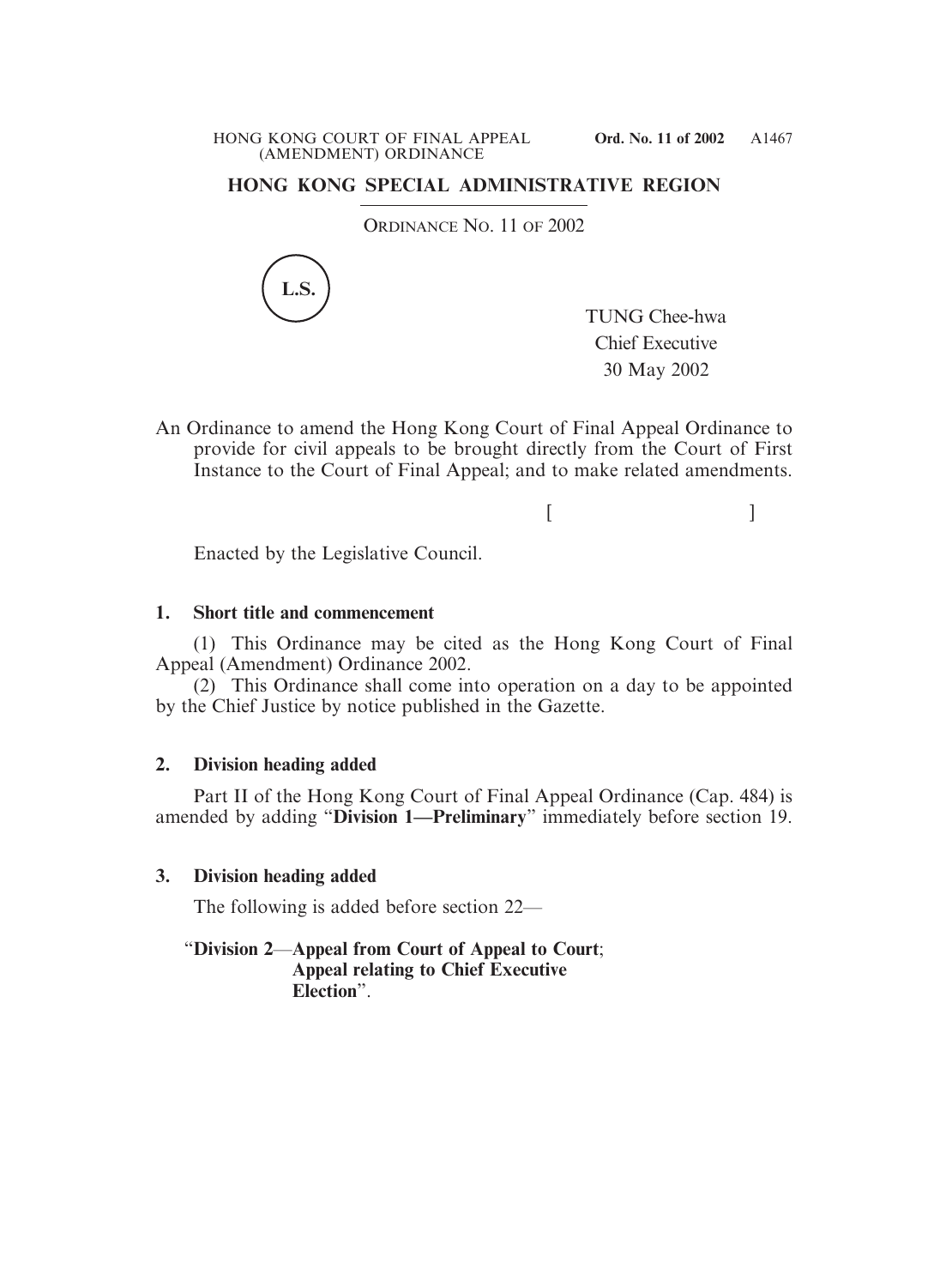#### **4. Division 3 added**

The following is added immediately after section 27—

## "**Division 3—Appeal from Court of First Instance to Court**

### **27A. Definitions**

In this Division—

- "Court of First Instance" (原訟法庭) means the Court of First Instance of the High Court;
- "judge" (法官) means a judge of the Court of First Instance, a recorder of the Court of First Instance or a deputy judge of the Court of First Instance.

# **27B. Civil appeals**

(1) Notwithstanding section 22, an appeal may lie to the Court at the discretion of the Court of First Instance and the Court, from any judgment of the Court of First Instance in any civil cause or matter if the criteria set out in section 27C(1)(*a*), (*b*) and (*c*) are satisfied.

- (2) No appeal shall be admitted unless—
	- (*a*) a certificate has been issued by a judge under section 27C; and
	- (*b*) leave to appeal has been granted by the Court under section 27D.

# **27C. Grant of certificate**

(1) Where on the application of any of the parties to any proceedings in respect of which an appeal may lie under this Division the judge hearing the application for a certificate is satisfied—

- (*a*) that the relevant conditions are fulfilled in relation to a decision of the judge in those proceedings; and
- (*b*) that a sufficient case for an appeal to the Court has been made out to justify an application for leave to bring such an appeal; and
- (*c*) that all the parties to the proceedings consent to the grant of a certificate under this section,

the judge, subject to the provisions of this Division, may grant a certificate to that effect.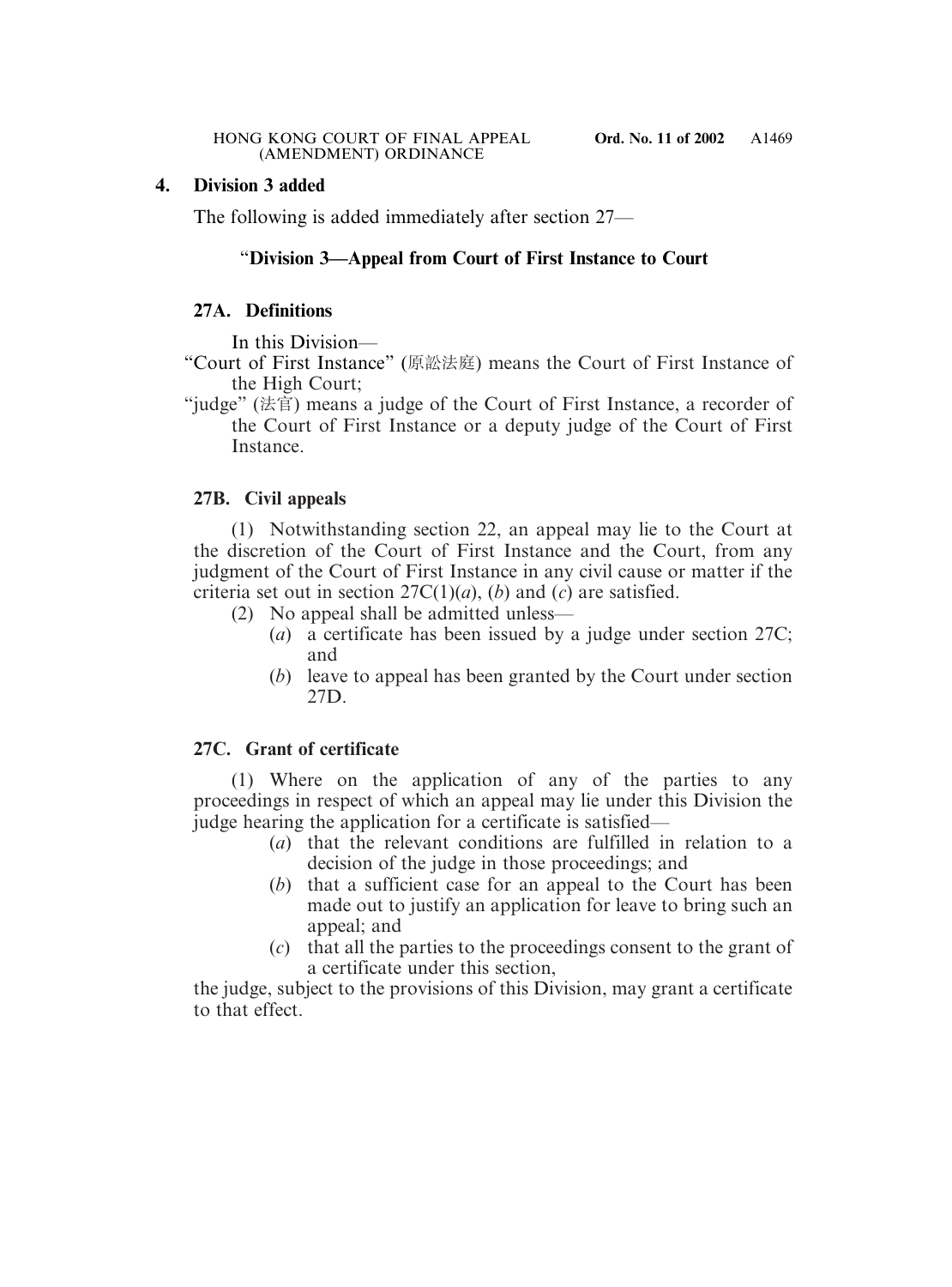(2) For the purposes of subsection  $(1)(a)$ , the relevant conditions are fulfilled in relation to a decision of the judge in any proceedings if a point of law of great general or public importance is involved in that decision and—

- (*a*) where that point of law does not relate wholly or mainly to the construction of the Basic Law, it must—
	- (i) relate wholly or mainly to the construction of an Ordinance or subsidiary legislation, and has been fully argued in the proceedings and fully considered in the judgment of the judge in the proceedings; or
	- (ii) be one in respect of which the judge is bound by a decision of the Court of Appeal or the Court in previous proceedings, and was fully considered in the judgments given by the Court of Appeal or the Court (as the case may be) in those previous proceedings; and
- (*b*) where that point of law relates wholly or mainly to the construction of the Basic Law, it must be one in respect of which the judge is bound by a decision of the Court of Appeal or the Court in previous proceedings, and was fully considered in the judgments given by the Court of Appeal or the Court (as the case may be) in those previous proceedings.

(3) An application for a certificate under this section shall be made to a judge within—

- (*a*) 14 days from the date on which the judgment is given; or
- (*b*) such other longer period as may be prescribed by rules of court.

(4) The judge before whom an application for a certificate under this section is made shall, as far as is practicable and convenient, be the trial judge in the proceedings to which the application relates.

(5) No appeal shall lie against the grant or refusal of a certificate under this section.

# **27D. Leave to appeal**

(1) Where in any proceedings a judge grants a certificate under section 27C, any of the parties to the proceedings may make an application to the Court for leave to appeal by way of a notice of motion at any time within—

- (*a*) 28 days from the date on which that certificate is granted; or
- (*b*) such extended time as in any particular case the Court may allow.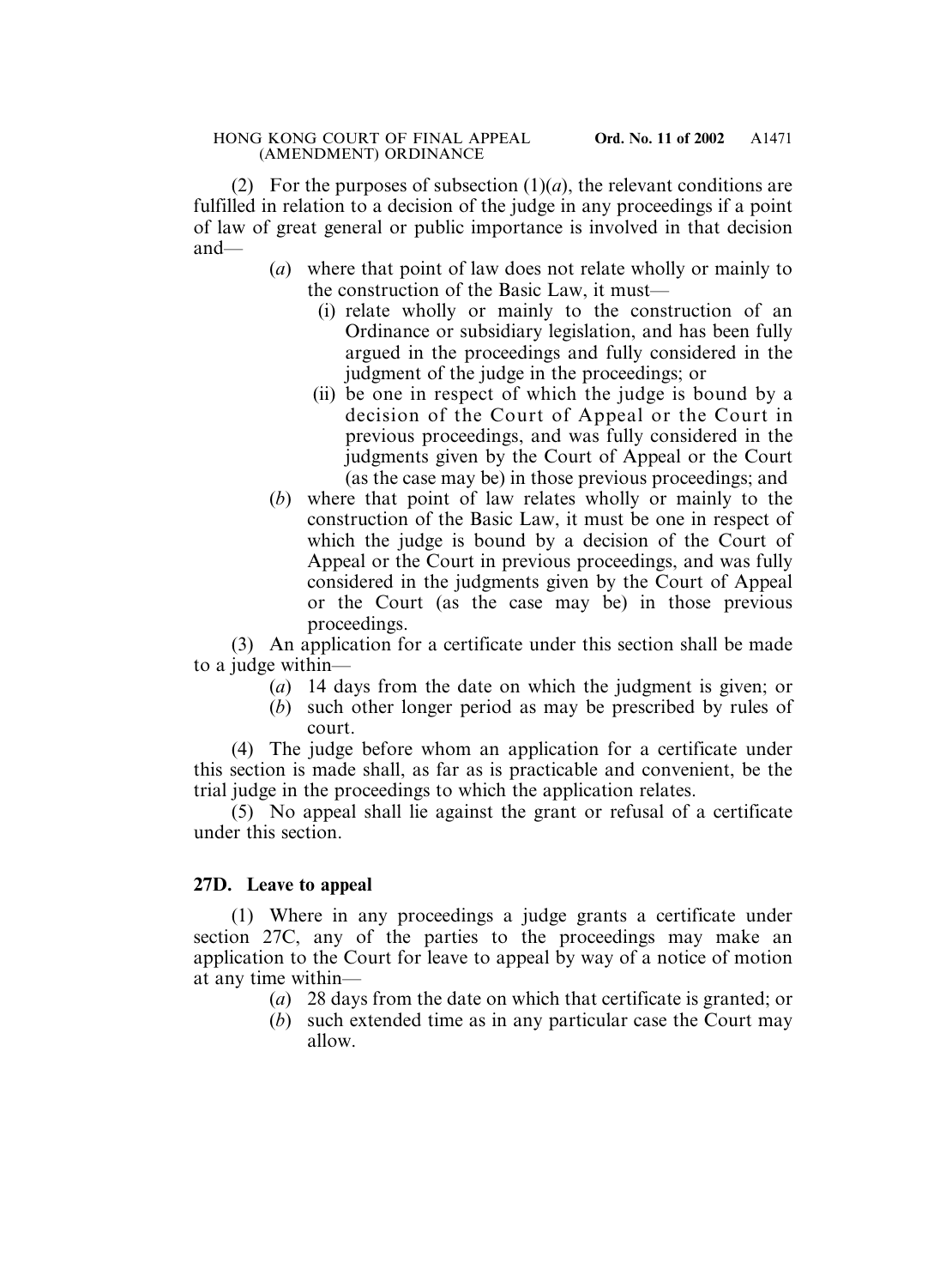(2) Subject to subsection (4), if on an application made under this section it appears to the Court to be expedient to do so, the Court may grant leave for an appeal to be brought directly to the Court; and where leave is granted under this section—

- (*a*) no appeal from the decision of the judge to which the certificate relates shall lie to the Court of Appeal, but
- (*b*) an appeal shall lie from that decision to the Court.

(3) Applications under this section shall be determined by the Appeal Committee, with or without a hearing.

(4) Without prejudice to subsection (2), no appeal shall lie to the Court of Appeal from a decision of the judge in respect of which a certificate is granted under section 27C until—

- (*a*) the time within which an application can be made under this section has expired; and
- (*b*) where such an application is made, that application has been determined.

# **27E. Leave to appeal subject to conditions**

(1) Leave to appeal granted under section 27D(2) may be granted subject to such conditions as the Court considers necessary.

(2) Section 25(2), (3), (4) and (6), with the necessary modifications, shall apply in relation to the grant of leave under this section as it applies to the grant of leave under that section.

(3) Section 26 shall apply in relation to a judgment appealed from and grant of leave to appeal under this Division as it applies in relation to a judgment appealed from and grant of leave to appeal under Division 2.

(4) Section 27 shall apply in relation to an application for final leave to appeal to the Court under this Division as it applies in relation to an application for final leave to appeal to the Court of Appeal or to the Court under Division 2.

# **27F. Cases excluded from section 27B(1)**

(1) No appeal shall lie under section 27B(1) in respect of a decision of the judge in any proceedings where by virtue of any enactment, apart from the provisions of this Division, no appeal would lie from that decision to the Court of Appeal, with or without the leave of a judge or of the Court of Appeal.

(2) No appeal shall lie under section 27B(1) in respect of a decision of the judge where by virtue of any enactment, apart from the provisions of this Division, no appeal would (with or without the leave of the Court of Appeal or of the Court) lie from any decision of the Court of Appeal on an appeal from the decision of the judge.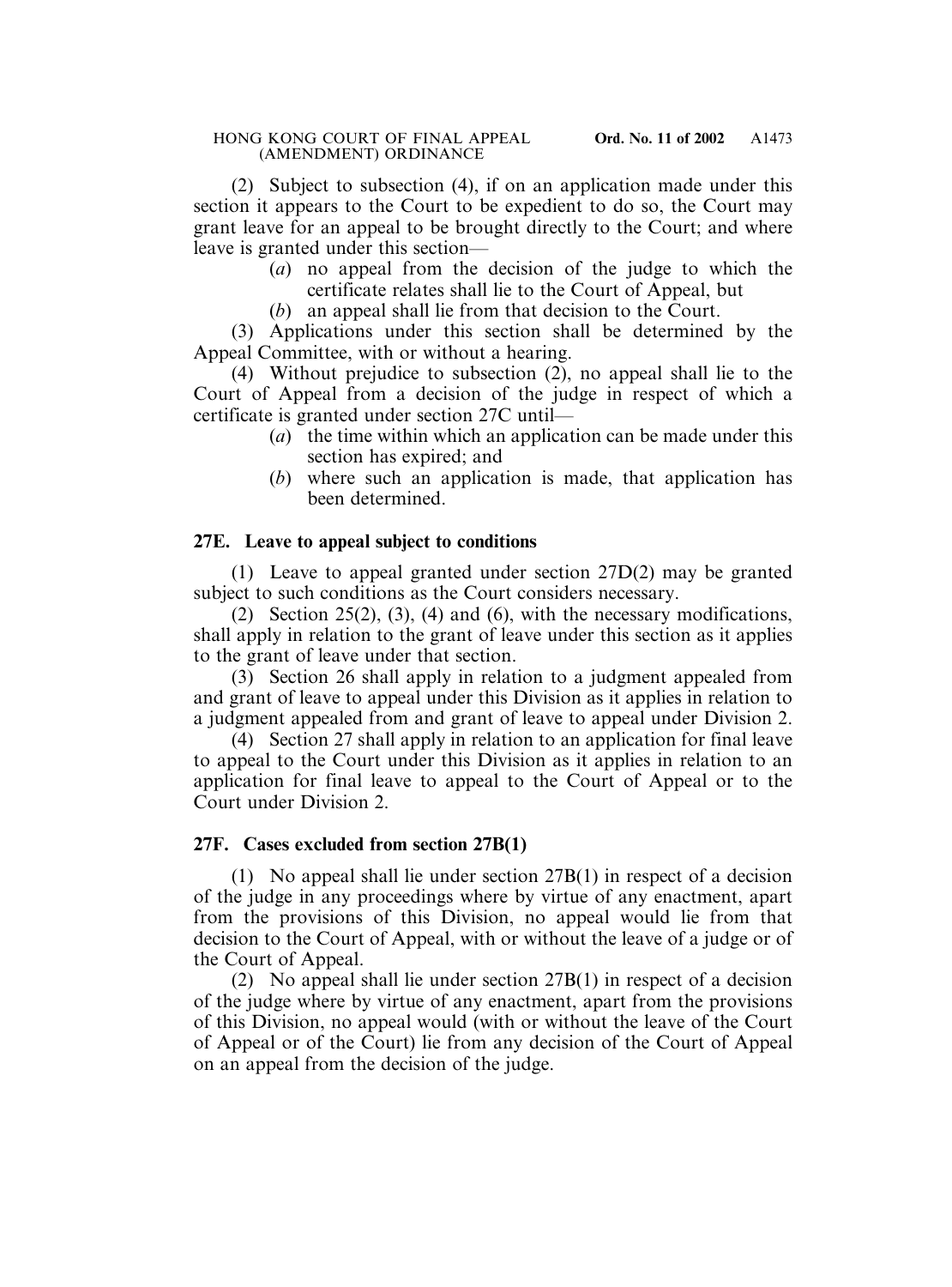(3) Where by virtue of any enactment, apart from the provisions of this Division, no appeal would lie to the Court of Appeal from the decision of the judge except with the leave of a judge or of the Court of Appeal, no appeal shall lie under section 27B(1) in respect of that decision unless it appears to the judge that apart from the provisions of this Division it would be a proper case for granting such leave.

(4) No appeal shall lie under section 27B(1) where the decision of the judge, or any order made by him in pursuance of that decision, is made in the exercise of jurisdiction to punish for contempt of court.".

#### **5. Transitional**

An appeal may, subject to the provisions of this amending Ordinance, lie to the Court from a judgment of the Court of First Instance given on or before the commencement of this amending Ordinance.

#### **Consequential Amendments**

#### **High Court Ordinance**

#### **6. Appeal in civil matters**

Section 14(3) of the High Court Ordinance (Cap. 4) is amended by adding—

"(*eb*) from a decision of the Court of First Instance in respect of which a certificate is granted under section 27C of the Hong Kong Court of Final Appeal Ordinance (Cap. 484) and leave to appeal is granted under section 27D of that Ordinance in any proceedings;".

#### **The Rules of the High Court**

#### **7. Time for appealing**

Order 59, rule 4 of the Rules of the High Court (Cap. 4 sub. leg.) is amended by adding—

"(2) In the case where an appeal may lie from a judgment of the Court of First Instance under Division 3 of Part II of the Hong Kong Court of Final Appeal Ordinance (Cap. 484), the following period of time shall be disregarded in determining the period referred to in paragraph (1)—